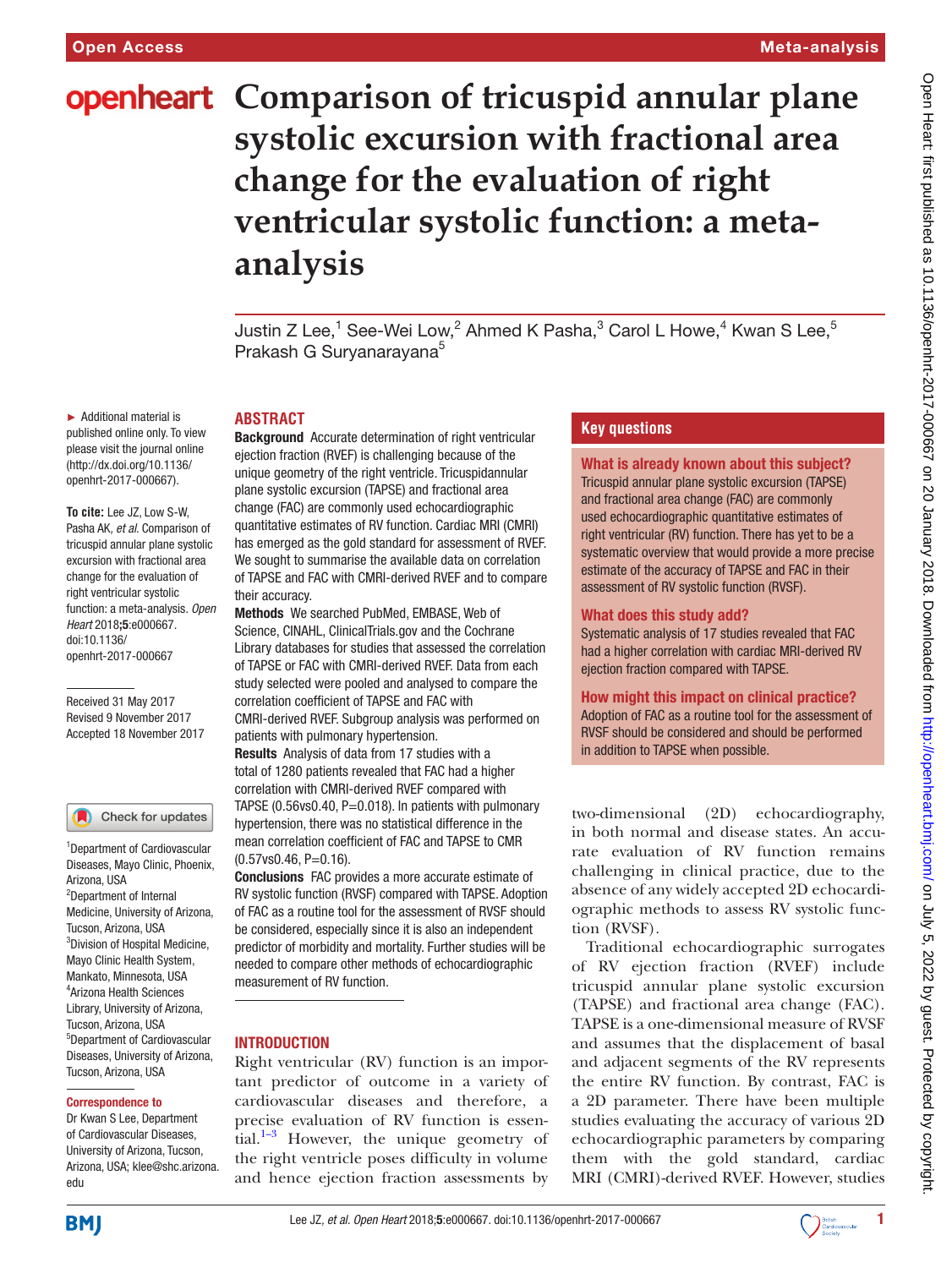are limited by their small sample size. There has yet to be a systematic overview that would provide a more precise estimate of the accuracy of TAPSE and FAC in their assessment of RVSF. In our study, we aim to summarise available data on TAPSE and FAC and compare their accuracy in the measurement of RV function.

## **METHODS**

A systematic literature review was planned and performed using methods specified in the Preferred Reporting Items for Systematic Reviews and Meta-Analyses (PRISMA) guidelines for systematic review.<sup>[4](#page-4-1)</sup> Both controlled vocabulary terms (eg, MeSH) and key words were used to search for articles comparing TAPSE and FAC to CMRI-derived RVEF. The following databases were searched:

Ovid/MEDLINE (1946–2016); Elsevier/EMBASE (1947–2016); Wiley/Cochrane Library (1898 −2016); Thomson-Reuters/Web of Science (1898–2016); and ClinicalTrials.gov (1997–2016).

Literature searches were completed on 18 April 2016. The complete Ovid/MEDLINE search strategy, analogous to the other database searches, is available in [appendix A.](https://dx.doi.org/10.1136/openhrt-2017-000667)

No publication date or language limit was applied.

# Study selection

Studies were considered eligible if they assessed RVSF with TAPSE or FAC derived from 2D echocardiography and RVEF derived from CMRI. Our prespecified selection criteria were as follows<sup>[1](#page-4-0)</sup>: studies with patients undergoing both [2](#page-4-2)D echocardiography and CMRI,<sup>2</sup> TAPSE, FAC data and CMRI-derived RVEF obtained in the same patient,<sup>[3](#page-4-3)</sup> human studies. We did not limit the scope of indications for echocardiography and CMRI to be included in our meta-analysis. Exclusion criteria were<sup>[1](#page-4-0)</sup>: studies based on congenital heart disease,<sup>[2](#page-4-2)</sup> case reports, review articles, commentaries and editorials. Two independent reviewers performed the study selection (JL, SL). In case of disagreements, a third reviewer (AP) cast the deciding vote. Titles and abstracts of retrieved references were screened for inclusion and full texts of potential articles were further analysed to see if they met inclusion criteria ([figure](#page-1-0) 1).

### Data extraction

The following information was extracted from each study: study name, study authors, year of publication, type of manuscript and demographic profiles including number of subject, background disease, median age and gender. We also extracted mean TAPSE, mean FAC, mean CMRI-derived RVEF, TAPSE correlation coefficient with CMRI-derived RVEF and FAC correlation coefficient with CMRI-derived RVEF and P values from each study.

### Statistical analysis

Mean TAPSE and FAC to CMRI-derived RVEF correlation coefficient from each study were weighted based on number of patients in each study relative to the total number of patients. Paired Student t-test analysis was



<span id="page-1-0"></span>Figure 1 Study selection diagram.

used as comparison data were obtained from the same patient in each study. Mean difference of mean correlation coefficients was calculated. Similar statistical methodology was used to perform subgroup analyses of patients with pulmonary hypertension (PH). We used IBM SPSS Statistics (V.22 for Windows) for the calculation of paired Student t-test.

# **RESULTS**

We found 7450 articles through database searching. Of the 5283 articles that remained after duplicates were removed, 4990 were excluded due to irrelevance to the topic [\(figure](#page-1-0) 1). Strict inclusion and exclusion criteria as outlined above were applied to the full text of 293 articles. Of these, 17 prospective and retrospective studies met full criteria and when combined for this meta-analysis included 1280 patients.

# Study characteristics

[Table](#page-2-0) 1 describes the baseline characteristics of included studies. The 17 studies comprised 10 full papers $5-14$  and 7 abstracts.[15–21](#page-4-5) There was a mixture of prospective and retrospective studies. The pooled patient population included healthy patients as well as patients with idiopathic cardiomyopathy, ischaemic heart disease, PH and end-stage lung disease. The mean age was 51±9 years with men accounting for 54% of subjects. In each included study, patients underwent 2D echocardiogram and had both TAPSE and FAC measured. This was followed by CMRI with measurement of RVEF.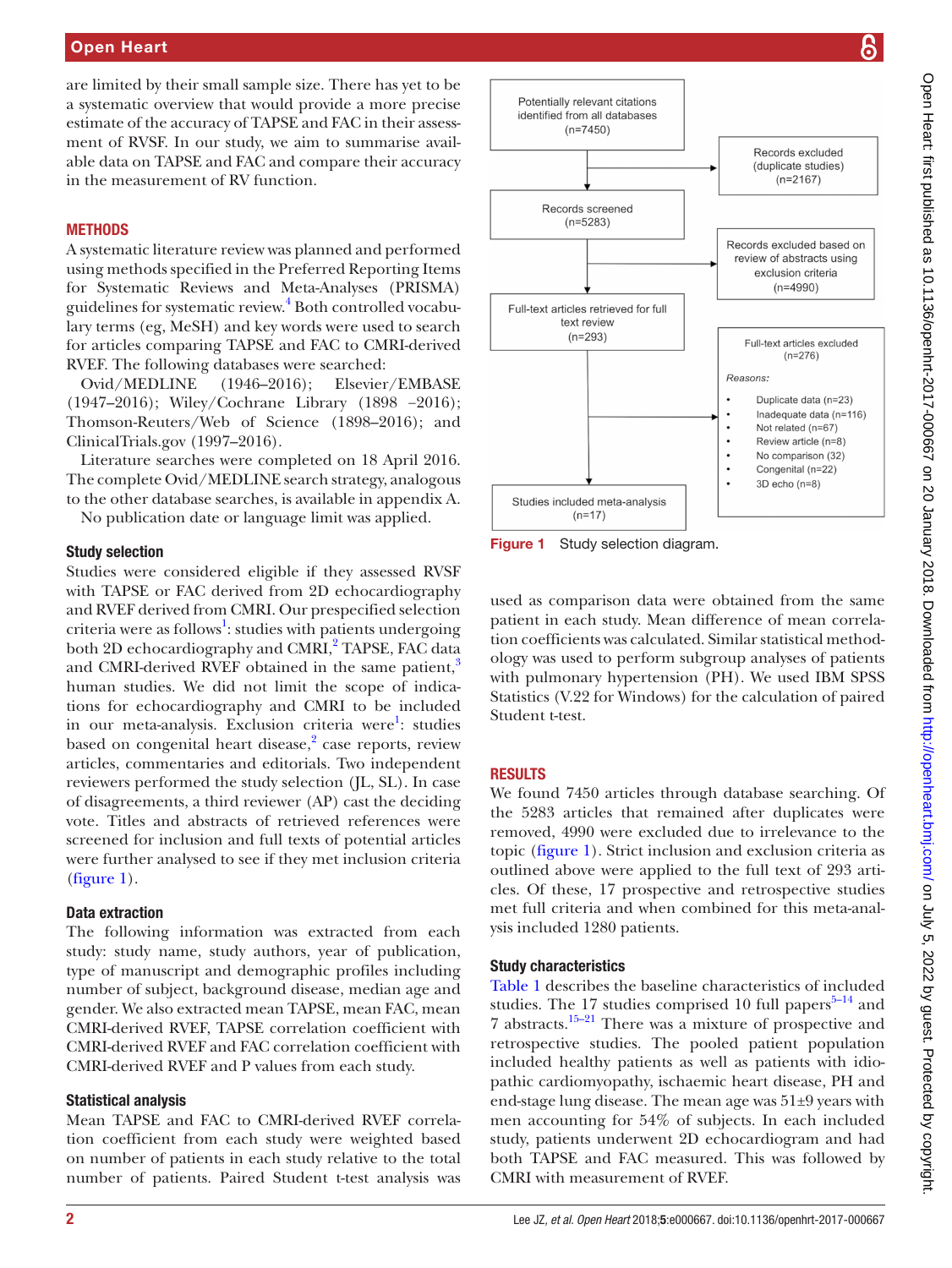<span id="page-2-0"></span>

|                | Table <sub>1</sub>            |      | Characteristics of included studies |                       |                                                                                                                                                                                                                    |                    |                 |                         |                                     |                      |                    |                                   |                  |                        |
|----------------|-------------------------------|------|-------------------------------------|-----------------------|--------------------------------------------------------------------------------------------------------------------------------------------------------------------------------------------------------------------|--------------------|-----------------|-------------------------|-------------------------------------|----------------------|--------------------|-----------------------------------|------------------|------------------------|
| $\frac{1}{2}$  | Author                        | Year | manuscript<br>Type of               | Number of<br>patients | lation<br>Patient popul                                                                                                                                                                                            | Mean age<br>(year) | వ్<br>Man,      | <b>TAPSE EF</b><br>(mm) | correlation<br>coefficient<br>TAPSE | P value for<br>TAPSE | FAC EF (%)         | correlation<br>coefficient<br>FAC | P value          | <b>CMR RVEF</b><br>(%) |
| ÷              | Anavekar et al                | 2007 | Paper                               | 36                    | Patient undergoing assessment of<br>ischaemia or viability                                                                                                                                                         | $59 + 12$          | 63              | ₹                       | 0.17                                | < 0.30               | $\leq$             | 0.8                               | < 0.0001         | $55 + 8.9$             |
| 2.             | Amould et al                  | 2009 | Paper                               | 51                    | Mixed population with EF ≤45%                                                                                                                                                                                      | ₹                  | ₹               | $8.8 + 5.7$             | 0.472                               | 0.006                | $33 + 11$          | 0.684                             | 0.000            | 29.53±10.29            |
| ကဲ             | Chen et al                    | 2011 | <b>Abstract</b>                     | $\frac{1}{2}$<br>60   | All clinical patients referred for CMR<br>also underwent echocardiography<br>with $EF > 45\%$<br>Mixed population                                                                                                  | ≨<br>45            | ₹<br>60         | $21.2 + 5.1$<br>₹       | 0.48                                | 0.006<br>0.01        | $47 + 8$<br>$\leq$ | 0.56                              | < 0.001<br>0.000 | $55.6 + 5.4$<br>50%    |
| 4.             | Focardi et al                 | 2015 | Paper                               | යි                    | with RVEF ≤45%<br>Mixed population                                                                                                                                                                                 | 46±17              | 49              | $18.2 + 4.4$            | 0.45                                | 0.01                 | $42.2 + 11$        | 0.77                              | < 0.0001         | $40.1 + 4.8$           |
|                |                               |      |                                     |                       | with RVEF> 45%<br>Mixed population                                                                                                                                                                                 | $43 + 17$          | 48              | $23.2 + 4.6$            | ≸                                   | ₹                    | $55.4 + 11$        | ₹                                 | ≸                | $58.8 + 8.2$           |
| ιó.            | Freed et al                   | 2012 | <b>Abstract</b>                     | 25                    | PAH                                                                                                                                                                                                                | $M \triangle$      | $\leq$          | $\leq$                  | 0.47                                | ₹                    | $\leq$             | 0.63                              | $\leq$           | $35 + 14$              |
| 6              | Grover et al                  | 2011 | Abstract                            | $\mathcal{S}$         | Mixed population                                                                                                                                                                                                   | 5                  | ₹               | ₹                       | 0.65                                | < 0.001              | ₹                  | 0.53                              | 0.002            | ₹                      |
| 7.             | Lemarie et al                 | 2015 | Paper                               | 135                   | AMI                                                                                                                                                                                                                | $55 + 11$          | 87              | $21.8 + 4.5$            | 0.267                               | 0.002                | $43.8 + 9.6$       | 0.368                             | < 0.0001         | $54.8 + 6.2$           |
| $\infty$       | Li et al                      | 2015 | Paper                               | 32                    | CTEPH                                                                                                                                                                                                              | $55 + 12$          | S3              | $13.74 + 2.29$          | 0.451                               | 0.22                 | $29.9 + 9.01$      | 0.423                             | 0.022            | $39 + 9$               |
| တ              | Maceira Gonzales<br>et al     | 2010 | Abstract                            | $\overline{40}$       | <b>Mixed population</b>                                                                                                                                                                                            | $\leq$             | $\leq$          | ₹                       | 0.80                                | >0.001               | $\leq$             | 0.76                              | >0.001           | $\leq$                 |
| $\Xi$          | Pavlicek et al                | 2011 | Paper                               | 129                   | RVEF ≥50%                                                                                                                                                                                                          | 44±19              | 70              | $20 + 6$                | 0.34                                | < 0.0001             | $41 + 13$          | 0.47                              | 0.0001           | $61 \pm 7$             |
|                |                               |      |                                     | 57                    | RVEF >30%-49%                                                                                                                                                                                                      | $41 + 18$          | 89              | $17 + 6$                |                                     |                      | $33 + 11$          |                                   |                  | $44 + 3$               |
|                |                               |      |                                     | 27                    | RVEF ≤30%                                                                                                                                                                                                          | $53 + 20$          | 85              | $13 + 5$                |                                     |                      | $23 + 8$           |                                   |                  | $28 + 2$               |
| Ħ,             | Renard et al                  | 2014 | <b>Abstract</b>                     | 61                    | Ŧ                                                                                                                                                                                                                  | $57 + 16$          | 47              | ₹                       | 0.48                                | ₹                    | $\leq$             | 0.51                              | $\leq$           | $\leq$                 |
| $\ddot{5}$     | Sato et al                    | 2012 | Paper                               | 57                    | PAH                                                                                                                                                                                                                | $53 + 15$          | $\overline{30}$ | $19 + 4$                | 0.86                                | ≨                    | $31 + 17$          | 0.4                               | ₹                | $38 + 11$              |
| 13.            | Shiran et al                  | 2014 | Paper                               | $\overline{40}$       | PAH                                                                                                                                                                                                                | $42 + 12$          | 15              | $\leq$                  | 0.8                                 | < 0.001              | $\leq$             | 0.87                              | < 0.001          | $35 + 15$              |
| $\overline{4}$ | Spruijt et al                 | 2017 | Paper                               | 96                    | 준                                                                                                                                                                                                                  | $53 \pm 16$        | 28              | $18.8 + 4$              | 0.485                               | ≸                    | $35.8 + 11.4$      | 0.753                             | ≨                | $41.4 \pm 15.2$        |
| 15.            | $\overline{a}$<br>Takemoto et | 2015 | <b>Abstract</b>                     | 142                   | $\leq$                                                                                                                                                                                                             | $55 + 18$          | 54              | $\leq$                  | 0.22                                | 0.0121               | $\frac{4}{\pi}$    | 0.596                             | < 0.0001         | MA                     |
| <u>َ¢ا</u>     | Yang et al                    | 2013 | Paper                               | $30\,$                | PAH                                                                                                                                                                                                                | $30 + 10$          | 20              | $16.3 + 2.7$            | 0.440                               | 0.015                | $28.9 + 7.0$       | 0.416                             | 0.022            | $27 + 12$              |
| 17.            | Zhou et al                    | 2015 | Abstract                            | 125                   | $\leq$                                                                                                                                                                                                             | $55 + 16$          | 51              | $19.6 + 5.4$            | 0.12                                | 0.4                  | $42.9 + 9.1$       | 0.43                              | 0.003            | $53.6 + 11.6$          |
|                |                               |      |                                     |                       | CMR, cardiac magnetic resonance; CTEPH, chronic thromboembolic pulmonary hypertension; EF, ejection fraction; FAC, fractional area change; PAH, pulmonary arterial hypertension; PH, pulmonary hypertension; RVEF, |                    |                 |                         |                                     |                      |                    |                                   |                  |                        |

right ventricular ejection fraction; TAPSE, tricuspid annular plane systolic excursion. right ventricular ejection fraction; TAPSE, tricuspid annular plane systolic excursion.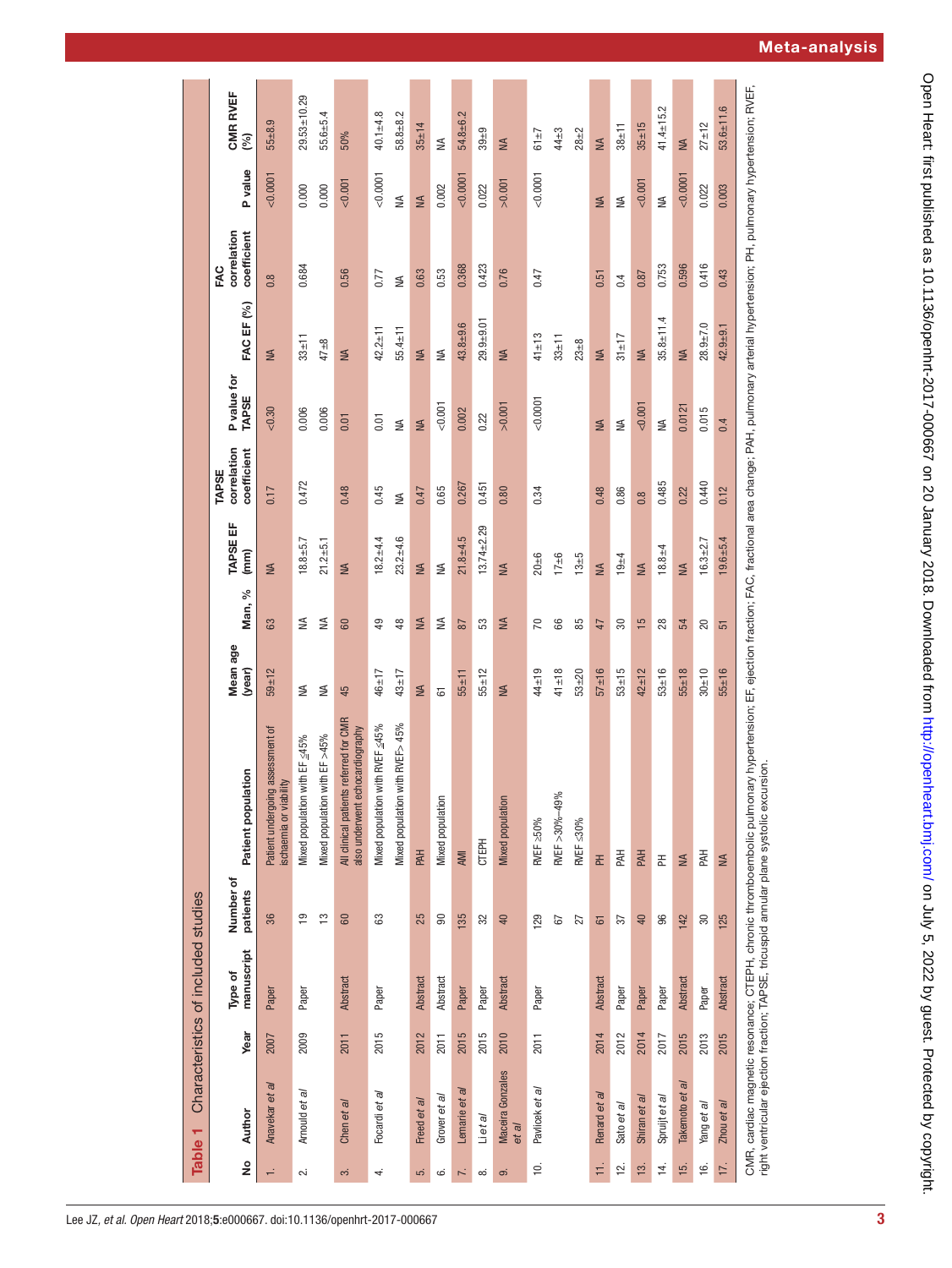

<span id="page-3-0"></span>Figure 2 Comparison of mean correlation coefficient in TAPSE and FAC. FAC,fractional area change; TAPSE, tricuspid annular plane systolic excursion.

#### Comparison of TAPSE and FAC

Composite mean correlation coefficient from each study revealed that FAC had a higher mean correlation coefficient (r) of 0.56 (SE of 0.08) compared with TAPSE, which had a mean correlation coefficient (r) of 0.40 (SE of 0.06) ([figure](#page-3-0) 2). This difference was statistically significant (P=0.018).

#### Pulmonary hypertension

Pooled data from 321 patients with PH revealed that TAPSE had a mean correlation coefficient of 0.46 (SE of 0.07) and FAC had a mean correlation coefficient of 0.57 (SE of 0.12) ([figure](#page-3-1) 3). This difference was not statistically significant  $(P=0.16)$ .

#### **DISCUSSION**

Our meta-analysis involving 1280 patients from 17 studies revealed the following findings:

(1) overall analysis revealed FAC to have significantly higher correlation with CMRI-derived RVEF compared with TAPSE; (2) in patients with PH, both TAPSE and FAC had similar correlation with CMRI-derived RVEF.

The right ventricle has a complex geometry. It is triangular when viewed from the side and crescentic when viewed in cross-section. $22$  Anatomically, the RV can be subdivided into three parts; an inlet portion, a highly trabeculated body and a smooth outlet portion, known as the conus or infundibulum. RVSF can be assessed using 2D echocardiography by various direct and indirect measurements.<sup>23</sup> Direct measurements include TAPSE; systolic velocity (s') as measured by tissue Doppler imaging; FAC measured by tracing the area during systole and diastole; and RV index of myocardial performance, where both systolic and diastolic components are included.



<span id="page-3-1"></span>Figure 3 Comparison of mean correlation coefficient in TAPSE and FAC in PH. FAC, fractional area change; PH, pulmonary hypertension;TAPSE, tricuspid annular plane systolic excursion.

Indirect measurements include relative volumes of RV and LV; degree of septal flattening; angle created at the RV apex<sup>24</sup>; and various Doppler indices such as RV dP/ dT and tricuspid regurgitation duration indexed to heart rate.<sup>25</sup> In our study, we compared TAPSE, a simple and common method of measuring RVSF, with FAC, one of the better 2D echocardiographic methods of assessing  $RVSF<sup>5</sup>$  CMRI is regarded as the reference method for assessing RV function and has been shown to have good correlation with in vivo standards, with good accuracy and reproducibility.<sup>26,27</sup>

Our overall pooled analysis revealed FAC to be a more accurate measurement of RVEF compared with TAPSE. This is likely because TAPSE is a one-dimensional measurement, whereas FAC is a 2D measurement. In situations where there are regional differences in the RV function, TAPSE does not always provide accurate information due to the fact that it disregards the transverse contribution of RV free wall and septum. TAPSE was also noted to be markedly depressed after cardiac surgery when three-dimensional echo showed preserved RVEF, suggesting that it is affected by postoperative changes in the geometry of RV contraction.<sup>28 29</sup> FAC, in addition to including the longitudinal shortening fraction, also incorporates the changes that occur in the transverse plane. In situations where regional differences in RV function are noted, FAC may provide better estimates. A study by Sakuma *et al* using cineangiography to assess RVEF revealed a significant contribution of transverse systolic shortening to RVEF.<sup>[30](#page-5-6)</sup>

Our study also found that in patients with PH, no significant difference was found between TAPSE and FAC. This is likely because the longitudinal component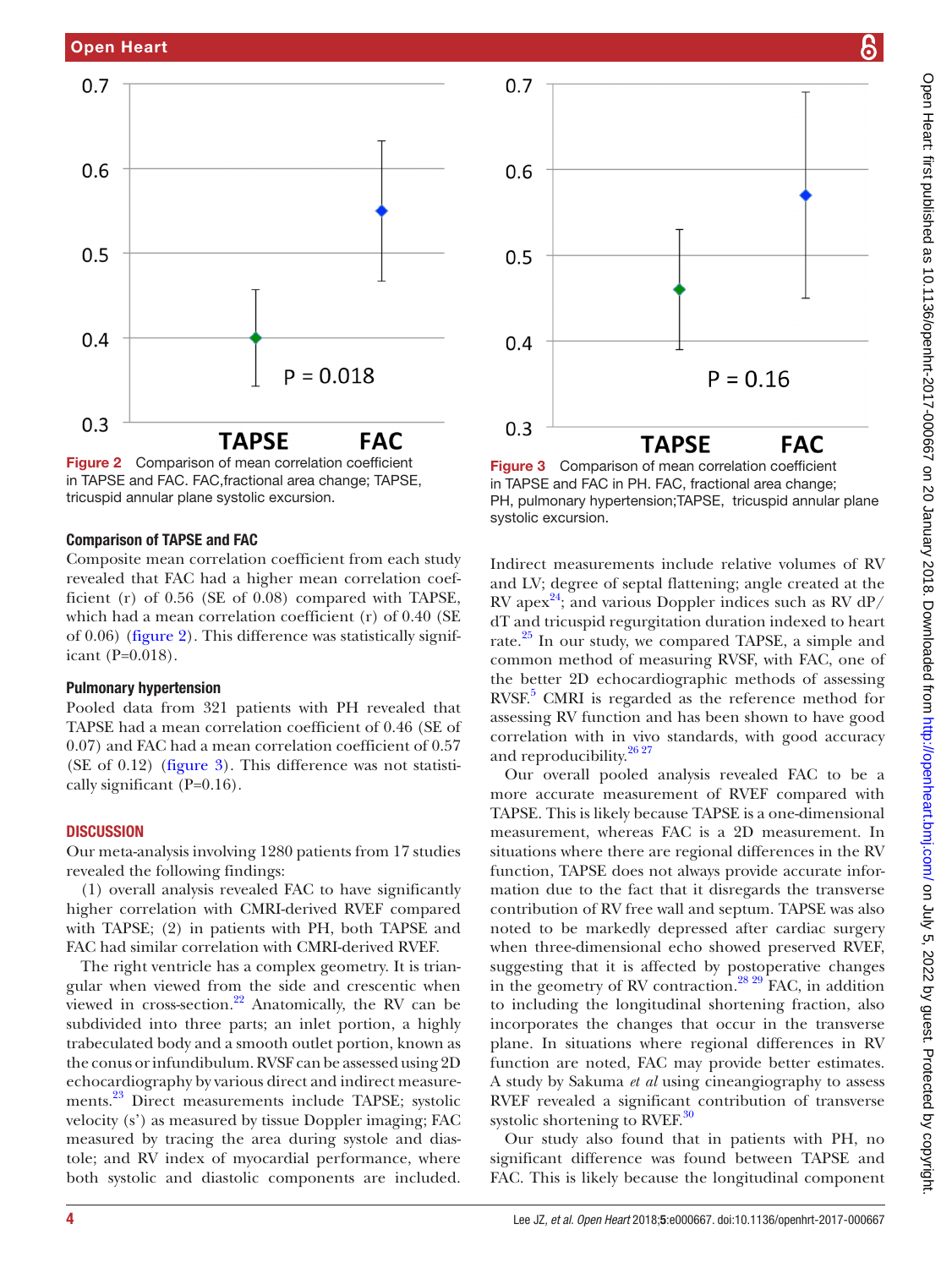Open Heart: first published as 10.1136/openhrt-2017-000667 on 20 January 2018. Downloaded from http://openheart.bmj.com/ on July 5, 2022 by guest. Protected by copyright Open Heart: first published as 10.1136/openhrt-2017-000667 on 20 January 2018. Downloaded from <http://openheart.bmj.com/> on July 5, 2022 by guest. Protected by copyright.

of RV contraction represents the afterload-responsive element of RV function. $31$  This is measured in both TAPSE and FAC and therefore, there may not be a difference between their accuracy of measurement of RVSF among patients with PH. A prior study has also suggested that pseudo-normalisation of TAPSE may occur in PH due emergence of a 'rocking' pattern from compression of a pressure-loaded right heart on a compliant left heart. $32$  The systolic function of this 'rocking' right ventricle may be better analysed using speckle-tracking echocardiography, as opposed to translational parameters such as TAPSE or velocity of the tricuspid annular systolic motion (RV S').

Compared with TAPSE, FAC may require a better image quality of the right ventricle in order to trace the RV endocardium to calculate FAC. However, this should not be a reason to deter the use of FAC, as it is a more accurate assessment of RVEF. More studies will have to be done to determine the intraobserver and interobserver variabilities of the use of TAPSE and FAC and its impact on accuracy. RV FAC has also been found to be an independent predictor of heart failure, sudden death, stroke and mortality. $1-3$  This provides significant justification for the usage of FAC as a reliable surrogate of RVSF.

#### **Limitations**

This meta-analysis is based on extrapolated data from multiple studies. We were not able to obtain individual patient level data from each study. Abstracts were also included in our study in order to avoid publication bias. However, the limitation of inclusion of abstracts is that they receive less editorial scrutiny and may have been vetted less when compared with a full paper publication. Another limitation is the possible variability in time delay from echocardiogram to MRI. However, although the exact time between echocardiogram to MRI was not reported, each study only included patients who were in stable clinical condition and therefore, significant variation of RV function between imaging periods were not expected. Another potential limitation is that there may be interstudy and intrastudy variability that may affect the conclusion of our analysis. Lastly, the percentage of uninterpretable images due to poor imaging quality were not reported in some studies and could not be included in the analysis.

### **CONCLUSION**

The results of this meta-analysis suggest that FAC provides a more accurate estimate of RVSF compared with TAPSE. Adoption of FAC as a routine tool for the assessment of RVSF should be considered, especially since it is also an independent predictor of morbidity and mortality. Further studies will be needed to compare other echocardiographic measurements of RVEF.

Contributors JZL: drafting of manuscript, literature screening and statistical analysis. SWL: collection of data and literature screening. AKP: drafting of manuscript and literature screening. CLH: literature search. KSL: revising critically for important intellectual content. PGS: drafting of manuscript, revising critically for important intellectual content and final approval of manuscript submitted.

Competing interests None declared.

Provenance and peer review Not commissioned; externally peer reviewed.

**Open Access** This is an Open Access article distributed in accordance with the Creative Commons Attribution Non Commercial (CC BY-NC 4.0) license, which permits others to distribute, remix, adapt, build upon this work non-commercially, and license their derivative works on different terms, provided the original work is properly cited and the use is non-commercial. See: [http://creativecommons.org/](http://creativecommons.org/licenses/by-nc/4.0/) [licenses/by-nc/4.0/](http://creativecommons.org/licenses/by-nc/4.0/)

© Article author(s) (or their employer(s) unless otherwise stated in the text of the article) 2018. All rights reserved. No commercial use is permitted unless otherwise expressly granted.

# **References**

- <span id="page-4-0"></span>1. Zornoff LA, Skali H, Pfeffer MA, *et al*. Right ventricular dysfunction and risk of heart failure and mortality after myocardial infarction. *[J Am Coll Cardiol](http://dx.doi.org/10.1016/S0735-1097(02)01804-1)* 2002;39:1450–5.
- <span id="page-4-2"></span>2. Anavekar NS, Skali H, Bourgoun M, *et al*. Usefulness of right ventricular fractional area change to predict death, heart failure, and stroke following myocardial infarction (from the VALIANT ECHO Study). *[Am J Cardiol](http://dx.doi.org/10.1016/j.amjcard.2007.09.115)* 2008;101:607–12.
- <span id="page-4-3"></span>3. Nass N, McConnell MV, Goldhaber SZ, *et al*. Recovery of regional right ventricular function after thrombolysis for pulmonary embolism. *[Am J Cardiol](http://dx.doi.org/10.1016/S0002-9149(98)01000-5)* 1999;83:804–6.
- <span id="page-4-1"></span>4. Moher D, Liberati A, Tetzlaff J, *et al*. Preferred reporting items for systematic reviews and meta-analyses: the PRISMA statement. *[BMJ](http://dx.doi.org/10.1136/bmj.b2535)* 2009;339:b2535.
- <span id="page-4-4"></span>5. Anavekar NS, Gerson D, Skali H, *et al*. Two-dimensional assessment of right ventricular function: an echocardiographic-MRI correlative study. *[Echocardiography](http://dx.doi.org/10.1111/j.1540-8175.2007.00424.x)* 2007;24:452–6.
- 6. Arnould MA, Gougnot S, Lemoine S, *et al*. Quantification of right ventricular function by 2D speckle imaging: Comparison with MRI. *Eur Heart J* 2009;30:56.
- 7. Focardi M, Cameli M, Carbone SF, *et al*. Traditional and innovative echocardiographic parameters for the analysis of right ventricular performance in comparison with cardiac magnetic resonance. *[Eur](http://dx.doi.org/10.1093/ehjci/jeu156)  [Heart J Cardiovasc Imaging](http://dx.doi.org/10.1093/ehjci/jeu156)* 2015;16:47–52.
- 8. Lemarié J, Huttin O, Girerd N, *et al*. Usefulness of speckle-tracking imaging for right ventricular assessment after acute myocardial infarction: a magnetic resonance imaging/echocardiographic comparison within the relation between aldosterone and cardiac remodeling after myocardial infarction study. *[J Am Soc Echocardiogr](http://dx.doi.org/10.1016/j.echo.2015.02.019)* 2015;28:818–27.
- 9. Li YD, Wang YD, Zhai ZG, *et al*. Relationship between echocardiographic and cardiac magnetic resonance imagingderived measures of right ventricular function in patients with chronic thromboembolic pulmonary hypertension. *[Thromb Res](http://dx.doi.org/10.1016/j.thromres.2015.01.008)* 2015;135:602–6.
- 10. Pavlicek M, Wahl A, Rutz T, *et al*. Right ventricular systolic function assessment: rank of echocardiographic methods vs. cardiac magnetic resonance imaging. *[Eur J Echocardiogr](http://dx.doi.org/10.1093/ejechocard/jer138)* 2011;12:871–80.
- 11. Sato T, Tsujino I, Ohira H, *et al*. Validation study on the accuracy of echocardiographic measurements of right ventricular systolic function in pulmonary hypertension. *[J Am Soc Echocardiogr](http://dx.doi.org/10.1016/j.echo.2011.12.012)* 2012;25:280–6.
- 12. Shiran H, Zamanian RT, McConnell MV, *et al*. Relationship between echocardiographic and magnetic resonance derived measures of right ventricular size and function in patients with pulmonary hypertension. *[J Am Soc Echocardiogr](http://dx.doi.org/10.1016/j.echo.2013.12.011)* 2014;27:405–12.
- 13. Spruijt OA, Di Pasqua MC, Bogaard HJ, *et al*. Serial assessment of right ventricular systolic function in patients with precapillary pulmonary hypertension using simple echocardiographic parameters: a comparison with cardiac magnetic resonance imaging. *[J Cardiol](http://dx.doi.org/10.1016/j.jjcc.2016.02.019)* 2017;69:182–8.
- 14. Yang T, Liang Y, Zhang Y, *et al*. Echocardiographic parameters in patients with pulmonary arterial hypertension: correlations with right ventricular ejection fraction derived from cardiac magnetic resonance and hemodynamics. *[PLoS One](http://dx.doi.org/10.1371/journal.pone.0071276)* 2013;8:e71276.
- <span id="page-4-5"></span>15. Chen J, Profitis K, Lu K, *et al*. Evaluation of right ventricular volume and systolic function – a comparison of 2 and 3-dimensional echocardiography with cardiac magnetic resonance. *[Heart, Lung](http://dx.doi.org/10.1016/j.hlc.2011.05.012)  [and Circulation](http://dx.doi.org/10.1016/j.hlc.2011.05.012)* 2011;20:S5.
- 16. Freed BH, Bhave NM, Tsang W, *et al*. Multi-modality comparison of ase guideline echocardiographic parameters to assess right